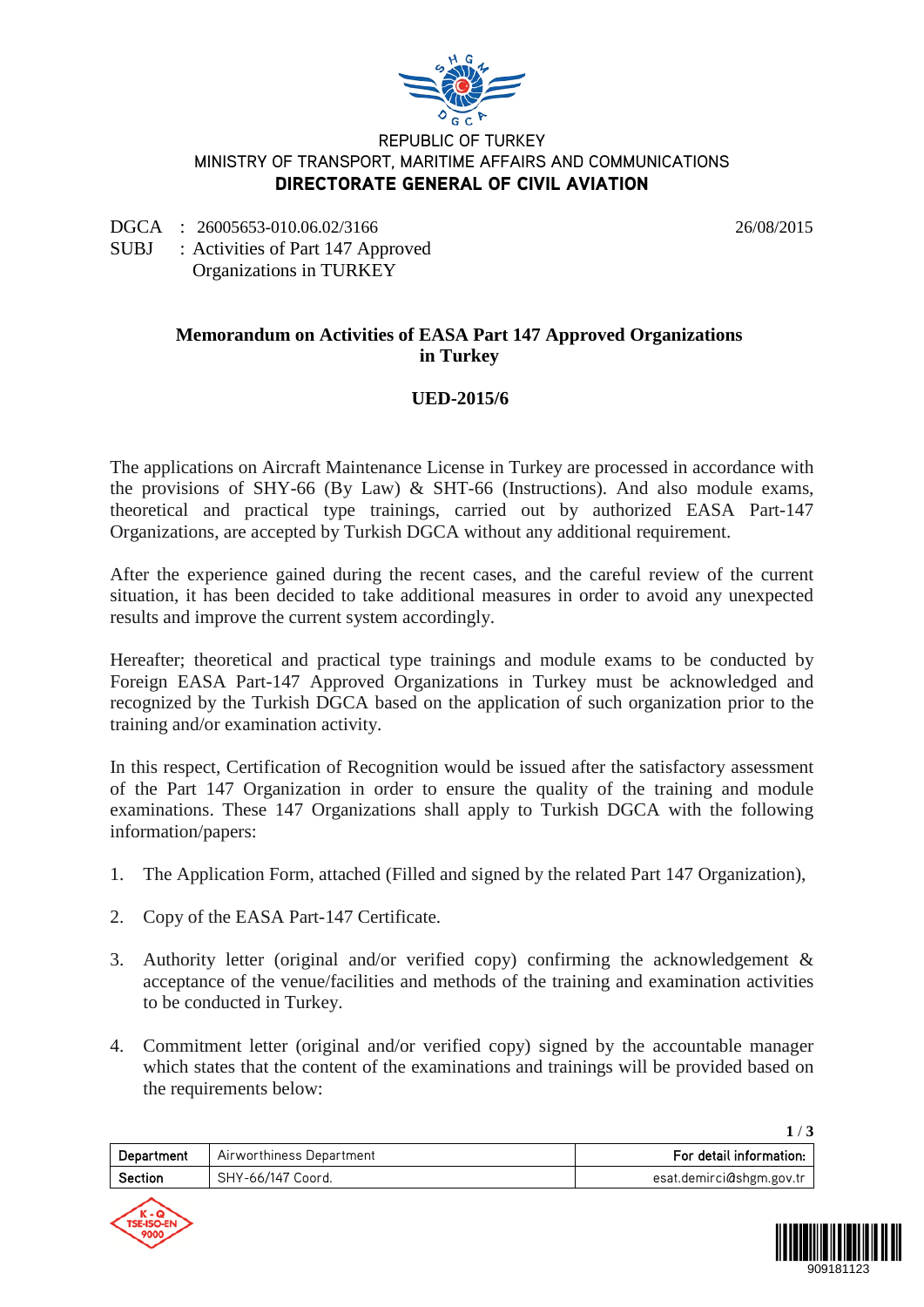

### REPUBLIC OF TURKEY MINISTRY OF TRANSPORT, MARITIME AFFAIRS AND COMMUNICATIONS DIRECTORATE GENERAL OF CIVIL AVIATION

- a. All modules and type training exams as well as type training practical assessment shall be recorded in a video format on daily basis and a copy shall be submitted to the Turkish DGCA (if requested). DGCA has the right to access the training and exam facilities at any time.
- b. Having a secure system which provides privacy and integrity of the questions to be used for the examination.
- c. The trainings or exams to be performed by the approved instructors, examiners and assessors.
- d. Reporting the examination results to the Turkish DGCA within 10 working days after the date of the last exam.

Any applications requesting certification of recognition mentioned above shall be submitted to the DGCA at least 10 working days before starting the training and/or first session of the examination.

DGCA may request additional information such as related MTOE parts, TNA documents etc.

For the applications to DCGA after 31.12.2015, a document will be requested from each candidate to prove English score taken/to be taken prior to related training/examination in accordance with Instruction on Language Proficiency and Service Provider Authorization (SHT-66L-HS). For the authorized service providers, please see <http://web.shgm.gov.tr/en/havacilik-isletmeleri/4890-approved-service-providers>

If DGCA finds out that candidates had been trained or examined by training centers or their representatives have lack of knowledge in that area they have been trained or examined and/or not having satisfactory English level iaw SHT-66L-HS, applications of related training centers or their representatives within the scope of this Memorandum shall not be accepted afterwards.

DGCA have the right to apply fine to training centers or its representatives in this respect.

UED-2015/1 marked memorandum which was issued on 26 January 2015 has been cancelled with this memorandum.

For any inquiry or further information, please contact shy66@shgm.gov.tr

Sincerely,

Bilal EKŞİ Director General

**2** / **3**

| Department     | Airworthiness Department | For detail information:  |
|----------------|--------------------------|--------------------------|
| <b>Section</b> | SHY-66/147 Coord.        | esat.demirci@shgm.gov.tr |